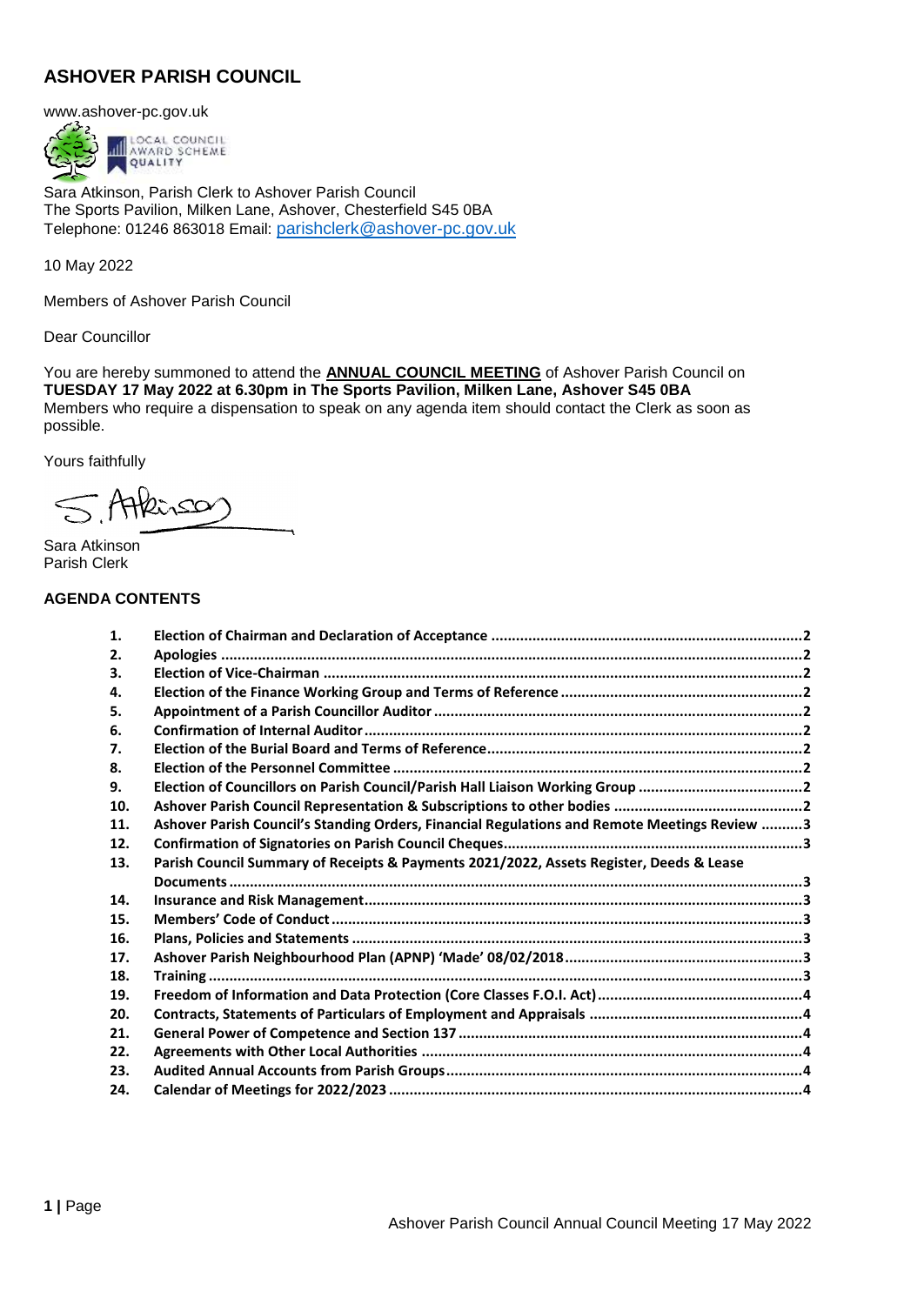# <span id="page-1-0"></span>**1. Election of Chairman and Declaration of Acceptance**

The Parish Council shall elect a Chairman for 2022/2023 and the elected Councillor shall sign a Declaration of Acceptance. The completed form shall be counter-signed by the Parish Clerk.

# <span id="page-1-1"></span>**2. Apologies**

<span id="page-1-2"></span>To receive apologies.

# **3. Election of Vice-Chairman**

<span id="page-1-3"></span>The Parish Council shall elect a Vice-Chairman for 2022/2023.

# **4. Election of the Finance Working Group and Terms of Reference**

The Parish Council shall elect five Members to form the Finance Working Group for 2022/2023. The Finance Working Group shall, at its first meeting, elect a Chairman. The terms of reference will be confirmed.

# <span id="page-1-4"></span>**5. Appointment of a Parish Councillor Auditor**

The Parish Council shall elect a Member to act as a Parish Councillor Auditor for 2022/2023 to act in accordance with Ashover Parish Council's Financial Regulations.

# <span id="page-1-5"></span>**6. Confirmation of Internal Auditor**

The Parish Council shall confirm its Internal Auditor for 2022/2023 as Auditing Solutions Ltd. of Clackerbrook Farm, 46 The Common, Bromham, Chippenham, Wilts SN15 2JJ.

# <span id="page-1-6"></span>**7. Election of the Burial Board and Terms of Reference**

The Parish Council shall elect three Members to form the Burial Board Working Group for 2022/2023. The Burial Board Working Group shall, at its first meeting, elect a Chairman. The terms of reference will be confirmed.

# <span id="page-1-7"></span>**8. Election of the Personnel Committee**

The Parish Council shall elect three Members to form the Personnel Committee for 2022/2023. The terms of reference will be confirmed.

# <span id="page-1-8"></span>**9. Election of Councillors on Parish Council/Parish Hall Liaison Working Group**

The Parish Council shall elect three Members to the Parish Council/Parish Hall Liaison Working Group for 2022/2023.

# <span id="page-1-9"></span>**10. Ashover Parish Council Representation & Subscriptions to other bodies**

The Parish Council shall confirm Annual subscriptions to the Derbyshire Association of Local Councils (DALC) and Institute of Cemetery & Crematorium Management (ICCM). Parish Councillors shall represent the council to outside bodies associated with the following list: AFFORDABLE RURAL HOUSING – *Mrs H Boffy*, S Dronfield, R Fidler ALLOTMENTS – S Dronfield CEMETERY - W Armitage, S Dronfield, C Miller CLIMATE CHANGE – *Mrs H Boffy* CRICKET CLUB - W Armitage, Mrs L Hunter-Bott DISTRICT/COUNTY PARTNERSHIP MEETINGS - As required EASTWOOD GRANGE SCHOOL - Mrs R Early, C Miller HEALTH AND SAFETY - Mrs R Early, Mrs L Hunter-Bott, J Cook HIGHWAYS AND PAVEMENTS - R Fidler, J Cook NEIGHBOURHOOD PLAN - W Armitage, R Fidler PARISH APPEARANCE - R Fidler, J Cook PARISH HALL MANAGEMENT COMMITTEE - C Miller PRIMARY SCHOOL - Mrs R Early, Mrs L Hunter-Bott RIGHTS OF WAY - (including Footpaths Group meetings) - W Armitage UPPERTOWN SOCIAL CENTRE - R Fidler, E Willmot YOUTH PROJECTS - S Dronfield, Mrs R Early, Mrs L Hunter-Bott It must be noted that representation does not allow an individual councillor or the chairman to make a decision on behalf of the council.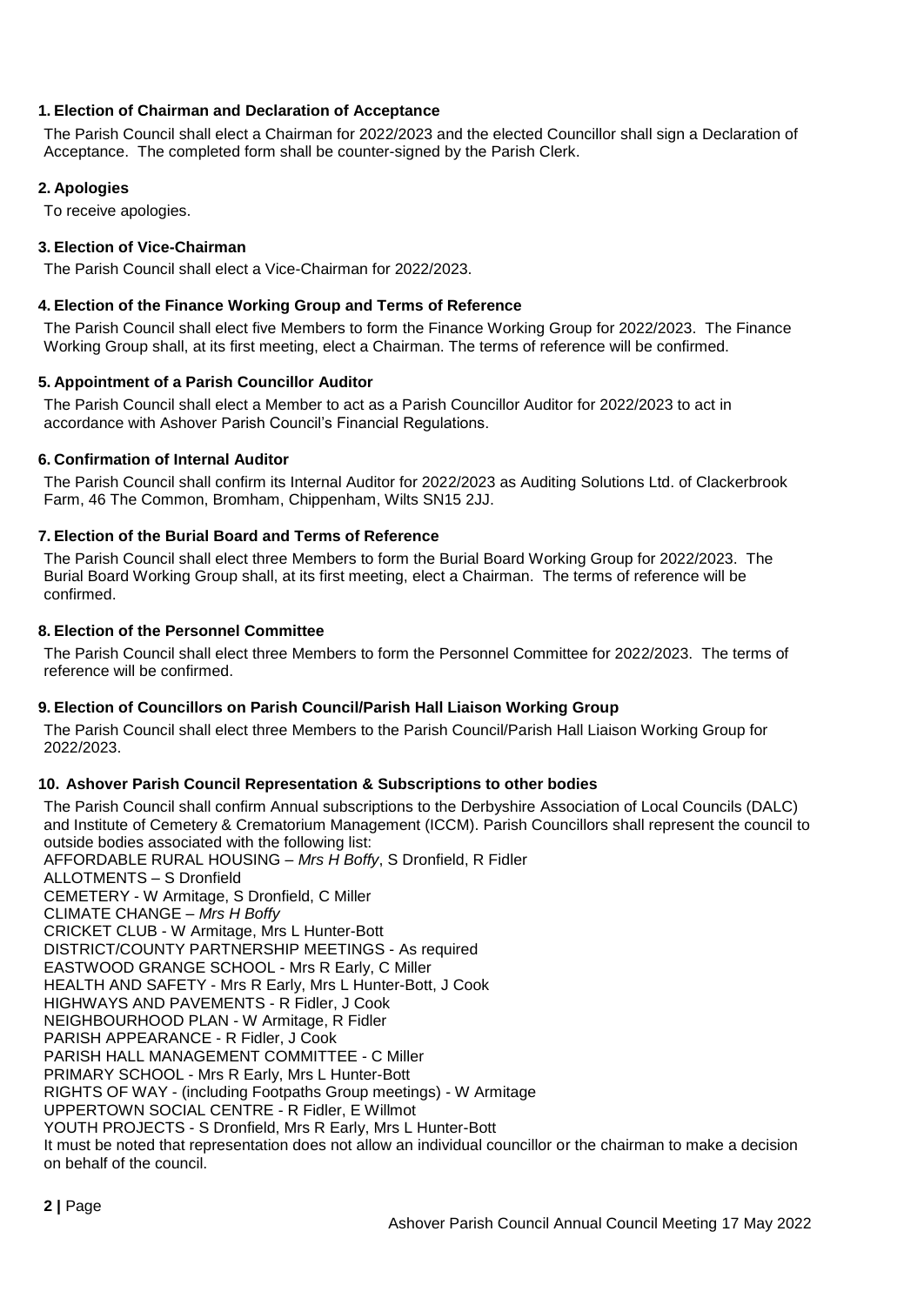# <span id="page-2-0"></span>**11. Ashover Parish Council's Standing Orders, Financial Regulations and Remote Meetings Review**

The Parish Council shall confirm the [Standing Orders](https://www.ashover-pc.gov.uk/uploads/apc-standing-orders-revised-april-2022.pdf?v=1651748280) and [Financial Regulations](https://www.ashover-pc.gov.uk/uploads/apc-financial-regulations.pdf) and confirm that these are published on the Parish Council's website. Note that the Standing Orders have been updated in accordance with notification from NALC:-

*"We have updated Model Standing Order 18 (financial controls and procurement) to bring it into line with the procurement position post-Brexit and the recently reissued Legal Topic Note (LTN) 87, which contains the current procurement threshold figures. We have also simplified the model standing order and taken out references to the European Union. The change is only to model standing order 18 and we will be updating model standing orders later this year."*

# <span id="page-2-1"></span>**12. Confirmation of Signatories on Parish Council Cheques**

<span id="page-2-2"></span>The Parish Council shall confirm the following signatories:- Cllrs R Fidler, C Miller, E Willmot.

#### **13. Parish Council Summary of Receipts & Payments 2021/2022, Assets Register, Deeds & Lease Documents**

The Parish Council's [Summary of Receipts & Payments](https://www.ashover-pc.gov.uk/uploads/summary-receipts-and-payments-for-year-ended-31st-march-2022.pdf) 2021/2022 shall be received and the [Assets Register](https://www.ashover-pc.gov.uk/uploads/assets-register-july-2021.pdf) and the following documents reviewed and confirmed:-

Land fronting Milken Lane – *Conveyance* (JB Darbyshire to Chesterfield RDC dated 26.11.57) Land fronting Milken Lane – *Conveyance* (Chesterfield RDC to Ashover PC dated 01.12.59) Playing Field Milken Lane – *Conveyance* (JB Darbyshire to Ashover PC dated 31.12.57) Cemetery Extension, Ashover – *Conveyance* (dated 04.08.38) and associated documentation. Cricket Pavilion – *Ashover C.C. Ground Lease* (Counterpart dated 20.05.2003 – 28 years) Parish Bus Shelters – *Deeds*

Primary Care Centre – *Ground Lease* (dated 12.07.04 – 96 years)

Primary Care Centre – *Access Road Lease* (dated 24.03.06 – 96 years commencing 12.07.04) Allotment Gardens, Marsh Green, Ashover – Land Registry Title No. DY418874 dated 23.08.07 Grazing Agreement for common land at Spitewinter (East) with W Robinson – dated 19.03.08 General Maintenance of common land at Spitewinter (West) with R Varley – renewed 30.11.2018 General Maintenance of common land at Ashover Hay with R Proctor – renewed 20.12.2018 Public Conveniences – Lease with NEDDC (dated 07.10.2009 - 21 years commencing 01.07.2008)

#### <span id="page-2-3"></span>**14. Insurance and Risk Management**

The Parish Council shall confirm the Insurance Schedule, the completed 'Local Council Risk System' (LCRS) and Health and Safety Inspections. The Chairman and Clerk/RFO shall sign the (LCRS) Action Plan.

# <span id="page-2-4"></span>**15. Members' Code of Conduct**

The Parish Council shall confirm the [Code of Conduct](https://www.ashover-pc.gov.uk/uploads/apc-code-of-conduct-2021.pdf) revised 16 November 2021 and that this is published on the Parish Council's website.

# <span id="page-2-5"></span>**16. Plans, Policies and Statements**

The Parish Council shall review and confirm its 'Action' and 'Business' Plans & Accessibility Statement and confirm its other Policies and [Statements](https://www.ashover-pc.gov.uk/uploads/a-policies-plans-and-statements-list-2021-2022-1.pdf) and next review in May 2024 or before if legislation dictates:-

[Proposed Action Plan 2022](https://www.ashover-pc.gov.uk/uploads/apc-action-plan-may-2022.pdf) - 2023 [Proposed Business Plan 2021](https://www.ashover-pc.gov.uk/uploads/apc-business-plan-may-2022.pdf) – 2024 [Accessibility Statement](https://www.ashover-pc.gov.uk/uploads/s7-accessibility-statement-for-ashover-parish-council.pdf?v=1637158959)

# <span id="page-2-6"></span>**17. Ashover Parish Neighbourhood Plan (APNP) 'Made' 08/02/2018**

The Parish Council shall monitor the ['Made' APNP,](https://www.ne-derbyshire.gov.uk/documents/neighbourhood-planning/ashover/ashover-neighbourhood-plan-made-version-feb-2018) following approval at the Referendum held 08 February 2018 and review in line with the adopted [NEDDC Local Plan](https://www.ne-derbyshire.gov.uk/planning-and-local-plan/planning-policy-and-local-plan/development-plan#ANE) . Consideration will be given to any non-material changes.

# <span id="page-2-7"></span>**18. Training**

The Parish Council shall receive a list of training events attended by Councillors and Employees during 2021.

Councillors – [Training Log](https://www.ashover-pc.gov.uk/uploads/cllr-training-log-2021.pdf)

Parish Clerk/Responsible Financial Officer – [Training Log](https://www.ashover-pc.gov.uk/uploads/clerks-training-log-cpd-points-form-2021.pdf)